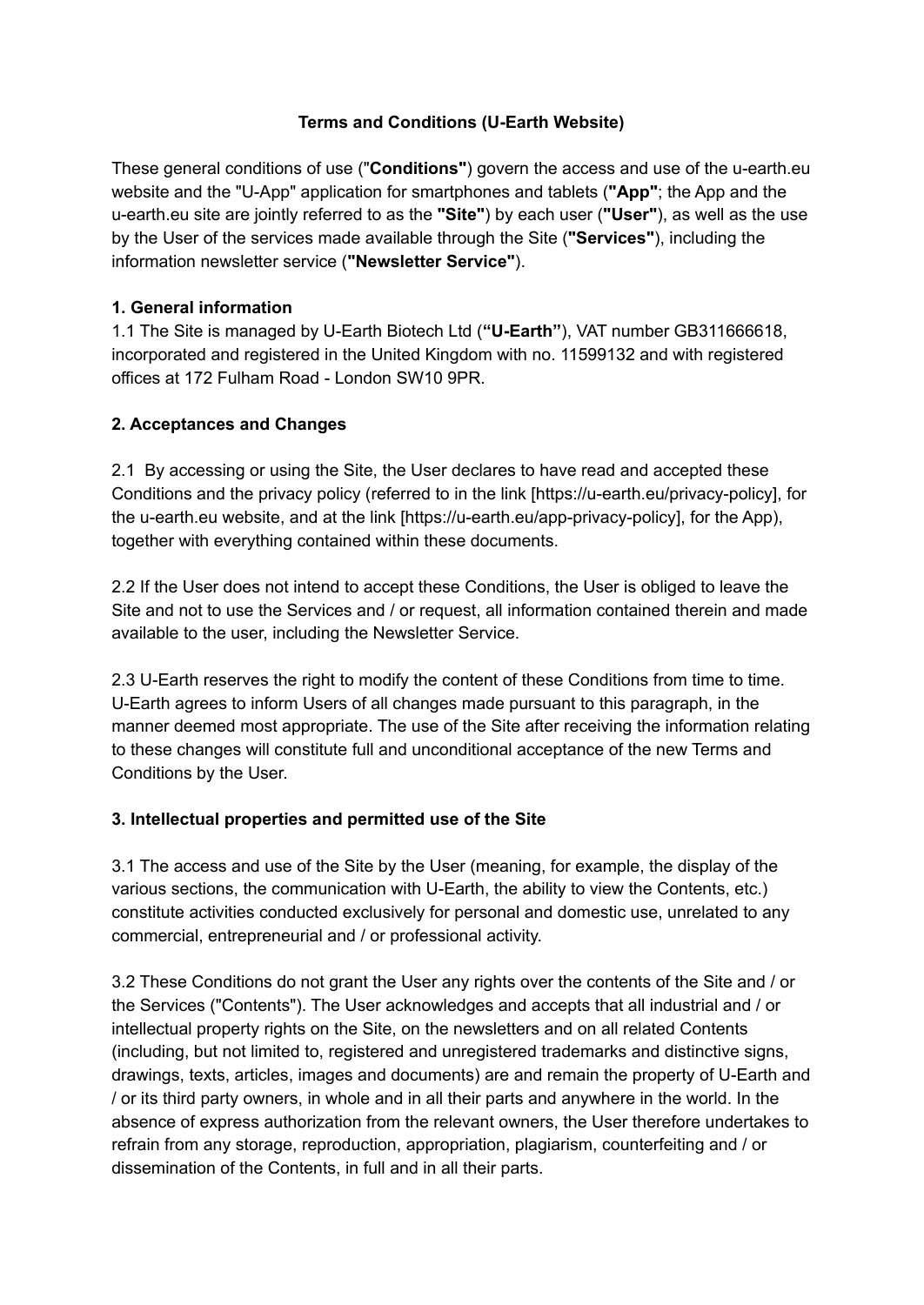3.3 The User agrees to use the Site, the Services and the Contents in full compliance with the industrial and / or intellectual property rights of U-Earth and / or its third party owners and, to this end, undertakes, without any limitation. a: (i) not to circumvent the technical limitations and technological protection measures present on the Site; (ii) not to reverse engineer, decompile or disassemble the Site or otherwise attempt to create the source code from the App; (iii) not to copy, store, modify, adapt, distribute, transmit, reproduce, publish, share, license, derive other applications and / or contents, transfer in any way, in whole or in part, the Site and / or Contents and (iv) not to develop, support, use or make use of devices or any other means or process suitable for scraping the Site, or in any case, to copy data and / or Contents from it. All Reproduction of the Site and its contents on any other external site, or the creation of links, hypertexts, links or deep linking between the Site and any other internet site is prohibited without the prior written consent of U- Earth.

3.4 The User agrees not to dispute, directly or through third parties, in whole, or in part and anywhere in the world, the validity of U-Earth's industrial and / or intellectual property rights.

3.5 It is expressly forbidden for the User to use the Site in order to send, publish, transmit and / or share data, contents or IT documents that: (i) conflict with or violate the intellectual property rights owned by U-Earth and / or third parties; (ii) have discriminatory, defamatory, libellous or threatening content; (iii) contain material that is pornographic, child pornography, obscene or otherwise contrary to public morality; (iv) contain viruses, malware or, in any case, other IT elements of contamination or destruction; (v) constitute spamming, phishing and / or similar activities; (vi) are in any case in conflict with the applicable laws and / or regulations.3.6 As stated on the privacy policy conditions, the User is aware that the Site and / or the Services and / or the Contents may include content and / or links to third party websites or other services that are not owned, controlled or managed by U -Earth and in relation to which U-Earth assumes no responsibility ("Link"). By interacting with any Links, the User will be redirected outside the Site and, therefore, to environments not controlled or managed by U-Earth. U-Earth declines any responsibility for the content and activities of the sites, portals and / or platforms of the Link destination.

3.7 The User undertakes to indemnify and hold U-Earth harmless from any damage, claim, sanction, liability and / or burden, direct or indirect and including, without limitation, the reasonable legal fees, which U-Earth should suffer or bear as a result of the breach or breach of any of the obligations referred to in this article 3.

## **4. Availability of the Site and Services**

4.1 U-Earth reserves the right to (i) make the Site accessible and the Services and / or Contents available at the times and in the manner determined in its sole discretion, as well as to (ii) cancel, remove or modify the Services and / or the Contents and, in general, all the services made available from time to time through the Site; (iii) modify the Site and the Services, including the graphical interfaces and functionalities, at its sole discretion and without obligations of any nature towards Users; and (iv) in general, suspend the availability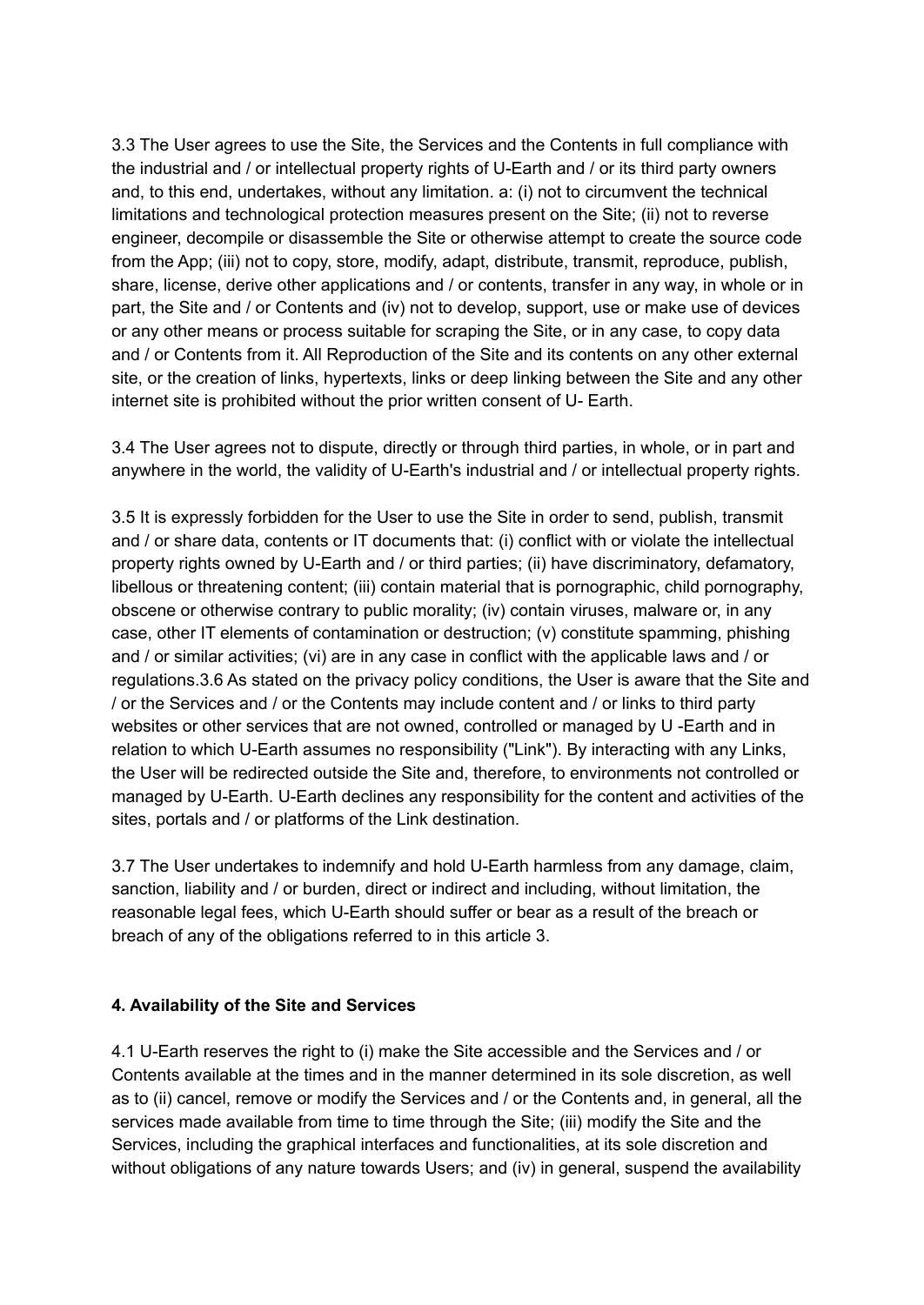of the Site and / or any Service and / or Content made available through it, including the Newsletter Service, in whole or in part and for as long as necessary, even in the event of ordinary or extraordinary maintenance intervention. The User expressly accepts that U-Earth does not provide any guarantee, express or implied, relating to the continuity or correct functioning of the Site and / or the Services and / or, in general, the services made available from time to time through the Site.

4.2 U-Earth cannot in any way be held responsible for damages, direct or indirect, expenses, costs and / or charges of any nature and entity, which may arise to the User and / or third parties as a result of use or non-use of the Site and / or the Services and / or the Contents available from time to time through it, including the Newsletter Service.

#### **5. App and log-in credentials**

5.1 U-Earth offers Users the opportunity to use, through the App, a large catalogue of Contents for strictly personal or domestic use. U-Earth takes every useful precaution in order to ensure that the Contents available from time to time through the App are accurate and updated. However, U-Earth does not assume any responsibility towards Users for the accuracy, reliability, truthfulness and completeness of the Content published from time to time or made available on the Site.

5.2 In order to use the Services through the App, the User must proceed with the relative registration in the manner indicated in this article ("Account"). In order to register on the App and use the Services, the User declares and guarantees that he has reached the age of majority (18 years) and that he has the ability to act.

5.3 During the registration process, the User is asked to provide some personal data and to choose a password, which the User can modify and / or update at any time in the appropriate area of the App. The e-mail address and password provided by the User during registration constitute the access credentials to the relevant Account ("Credentials").

5.4 The User undertakes to: (i) keep and maintain the Credentials of his Account strictly confidential and not to transfer, disclose or otherwise make them accessible, even temporarily, to third parties; (ii) immediately notify U-Earth customer support of any unauthorized use of your Account or any other fact that could compromise its security, including the theft of Credentials. The User is considered solely responsible for the custody and correct use of the Credentials and the Account, U-Earth does not take any responsibility for the incorrect use, loss and / or theft of such Credentials.

5.5 U-Earth reserves the right, at any time, to suspend or deactivate the User's Account and / or interrupt the provision of the Services in the event of (i) unauthorized use of the Account or any other fact that could compromise its security, or (ii) use by the User of the Account, App, Services and / or Contents in violation of these Conditions, any applicable law or regulation and / or intellectual property rights and / or industrial of U-Earth and / or third parties.